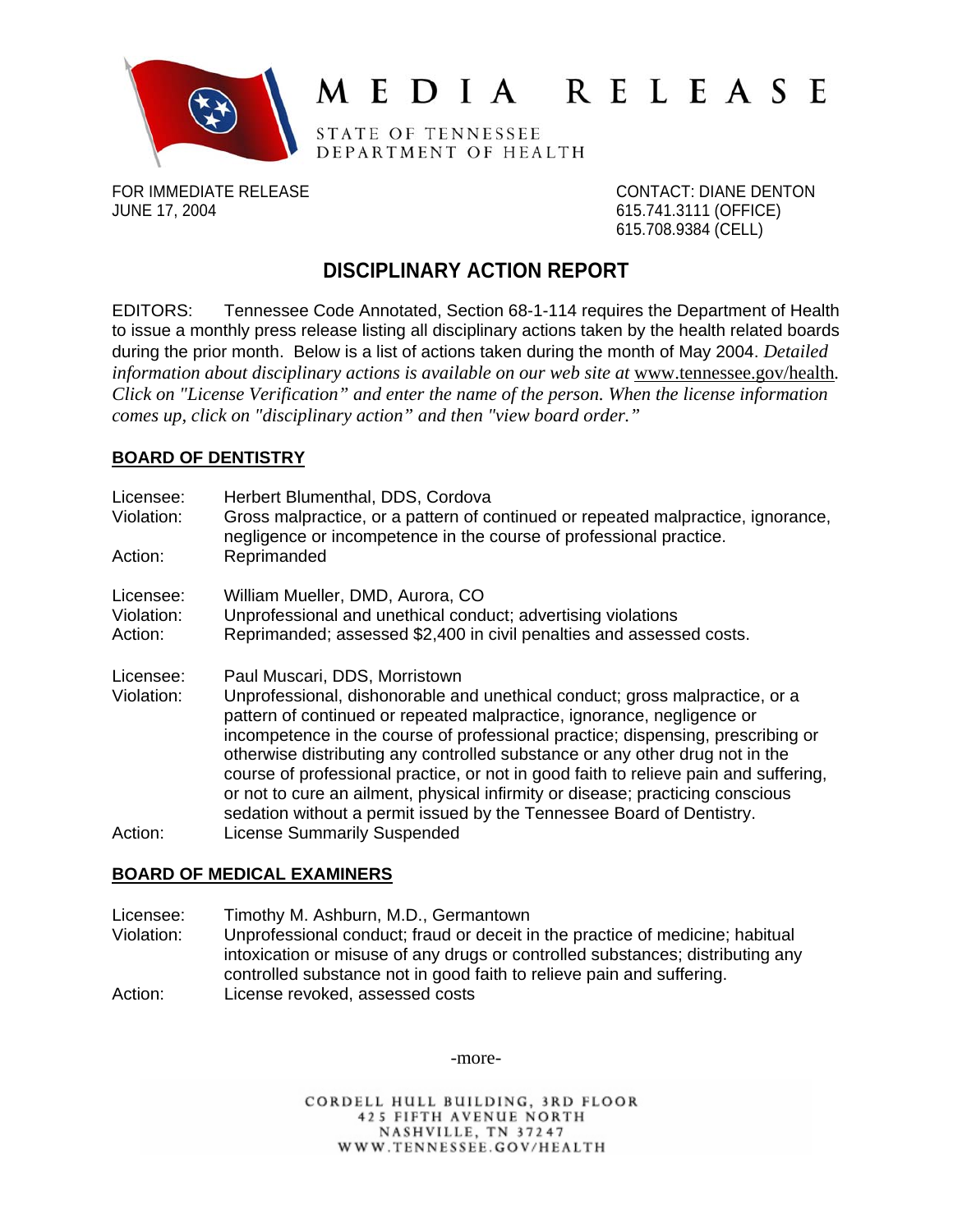- Licensee: George Barker, M.D. Memphis
- Violation: The Board, having determined that the circumstances warrant an Order Modification, order such modification as described below.
- Action: The probation and all conditions thereunder as required by the Board's Order of March 4, 2002 are lifted immediately.
- Licensee: Elizabeth Billings, MXRT, Memphis
- Violation: Performed X-ray procedures in a physician's office, without the required Tennessee X-ray Operator Certification from July of 2002 through February of 2003.
- Action: Reprimanded
- Licensee: Michael S. Birdsong, Cordova Violation: Failed to Comply with prior Board Order
- Action: License revoked; assessed costs

Licensee: Peter Gardner, M.D., Nashville

- Violation: Unprofessional, dishonorable and unethical conduct; violation or attempted violation, directly or indirectly, or assisting in or abetting the violation of, or conspiring to violate any provision of this chapter; making false statements or representations, being guilty of fraud or deceit in obtaining admission to practice, or being guilty of fraud or deceit in the practice of medicine; habitual intoxication or personal misuse of any drugs or the use of intoxicating liquors, narcotics, controlled substances or other drugs or stimulants in such manner as to adversely affect the person's ability to practice medicine; dispensing, prescribing or otherwise distributing any controlled substance or any other drug not in the course of professional practice, or not in good faith to relieve pain and suffering, or not to cure an ailment, physical infirmity or disease, or in amounts and/or for durations not medically necessary, advisable or justified for a diagnosed condition; dispensing, prescribing or otherwise distributing to any person a controlled substances without a bona fide effort to cure the habit of such patient; engaging in the practice of medicine when mentally or physically unable to safely do so.
- Action: License Summarily Suspended; assessed costs. Thereafter, on May 20, 2004, Dr. Gardner voluntarily surrendered his license as a final disposition.

Licensee: John T. Hancock, M.D., Mooresburg

Violation: Unprofessional Conduct; Attempted violation of any criminal statute of the State of Tennessee.

Action: Placed on Probation for 5 years; must enter into contract with the Tennessee Medical Foundation (TMF) and maintain the advocacy of the TMF for the duration of the Probationary period; must be evaluated by the Vanderbilt Comprehensive Assessment Program for Professionals; must pay costs not to exceed \$1,000.

-more-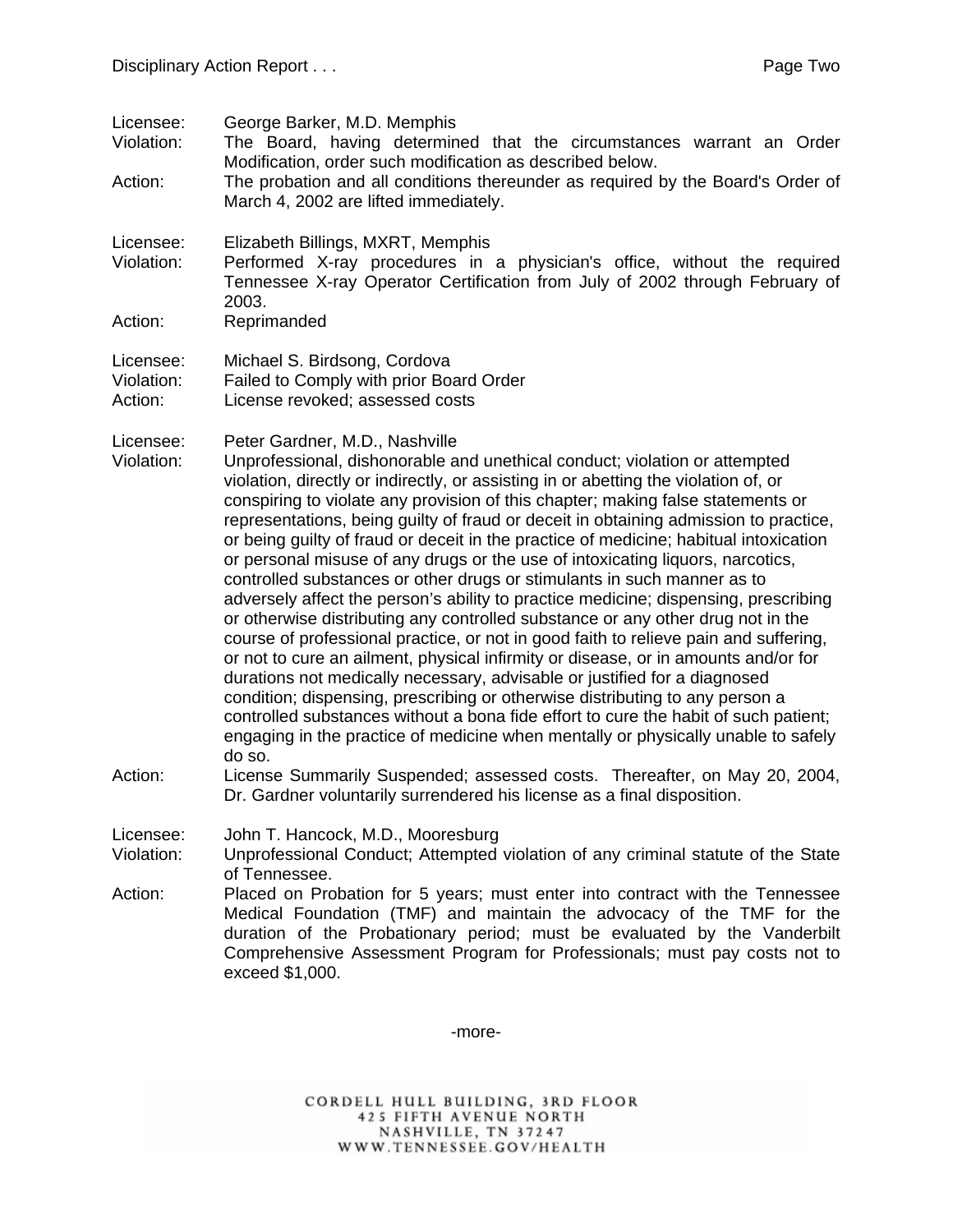| Licensee:<br>Violation:<br>Action: | Mark Hendrixson, M.D., Crossville<br><b>Violation of Prior Board Order</b><br>Probation extended to five years; must obtain and maintain lifetime advocacy of<br>the Tennessee Medical Foundation (TMF); must enter into a five year contract<br>with the TMF with frequent periodic drugs screens as a requirement of the<br>contract; cannot engage in the solo practice of medicine in Tennessee without<br>the prior approval of the TMF, ordered to pay court costs                                                                                                                                                                                                              |
|------------------------------------|---------------------------------------------------------------------------------------------------------------------------------------------------------------------------------------------------------------------------------------------------------------------------------------------------------------------------------------------------------------------------------------------------------------------------------------------------------------------------------------------------------------------------------------------------------------------------------------------------------------------------------------------------------------------------------------|
| Licensee:<br>Violation:<br>Action: | Eric Jordan, M.D.X., Memphis<br>Performed X-ray procedures in a physician's office, without the required<br>Tennessee X-ray Operator Certification from March of 2002 through September<br>of 2002.<br>Reprimanded                                                                                                                                                                                                                                                                                                                                                                                                                                                                    |
| Licensee:<br>Violation:<br>Action: | C. DeWayne Knight, M.D., Cleveland<br>Conviction of a felony, habitual intoxication or misuse of drugs or controlled<br>substances, unprofessional conduct, inappropriate prescribing.<br>Order modification request accepted, changing previous Order to include<br>permission to apply or a limited DEA license restricted to prescribing Schedule IV<br>and V drugs only.                                                                                                                                                                                                                                                                                                          |
| Licensee:<br>Violation:<br>Action: | David Krasnopolsky, M.D., Hazard, KY<br>Out of State Action<br>License restricted to inactive for an indefinite period of time                                                                                                                                                                                                                                                                                                                                                                                                                                                                                                                                                        |
| Licensee:<br>Violation:<br>Action: | Charles Morgan, M.D., McMinnville<br>Unprofessional Conduct; dispensing, prescribing or otherwise distributing to any<br>person a controlled substance or other drug if such person is addicted to the<br>habit of using controlled substances without making a bona fide effort to cure the<br>habit of such patient.<br>License is placed on Probation for 5 years; shall attend "Prescribing Controlled<br>Drugs" and "Maintaining the Proper Boundaries" courses offered by Vanderbilt<br>University Medical Center; must create and maintain accurate records on all<br>patients and make records available for inspection by agents of the Department;<br>assessed court costs. |
| Licensee:<br>Violation:<br>Action: | Forster G. Ruhl, M.D., Senatobia, Mississippi<br>Out of state action, inappropriate prescribing<br>Order modification request accepted, probation lifted and license returned to<br>good standing.                                                                                                                                                                                                                                                                                                                                                                                                                                                                                    |
| Licensee:<br>Violation:<br>Action: | Don Stanton, P.A., Knoxville<br><b>Violation of Prior Board Order</b><br>Probation extended 2 years with the requirement that he attended Narcotics<br>Anonymous meetings and maintain the advocacy of the Tennessee Medical<br>Foundation.                                                                                                                                                                                                                                                                                                                                                                                                                                           |

-more-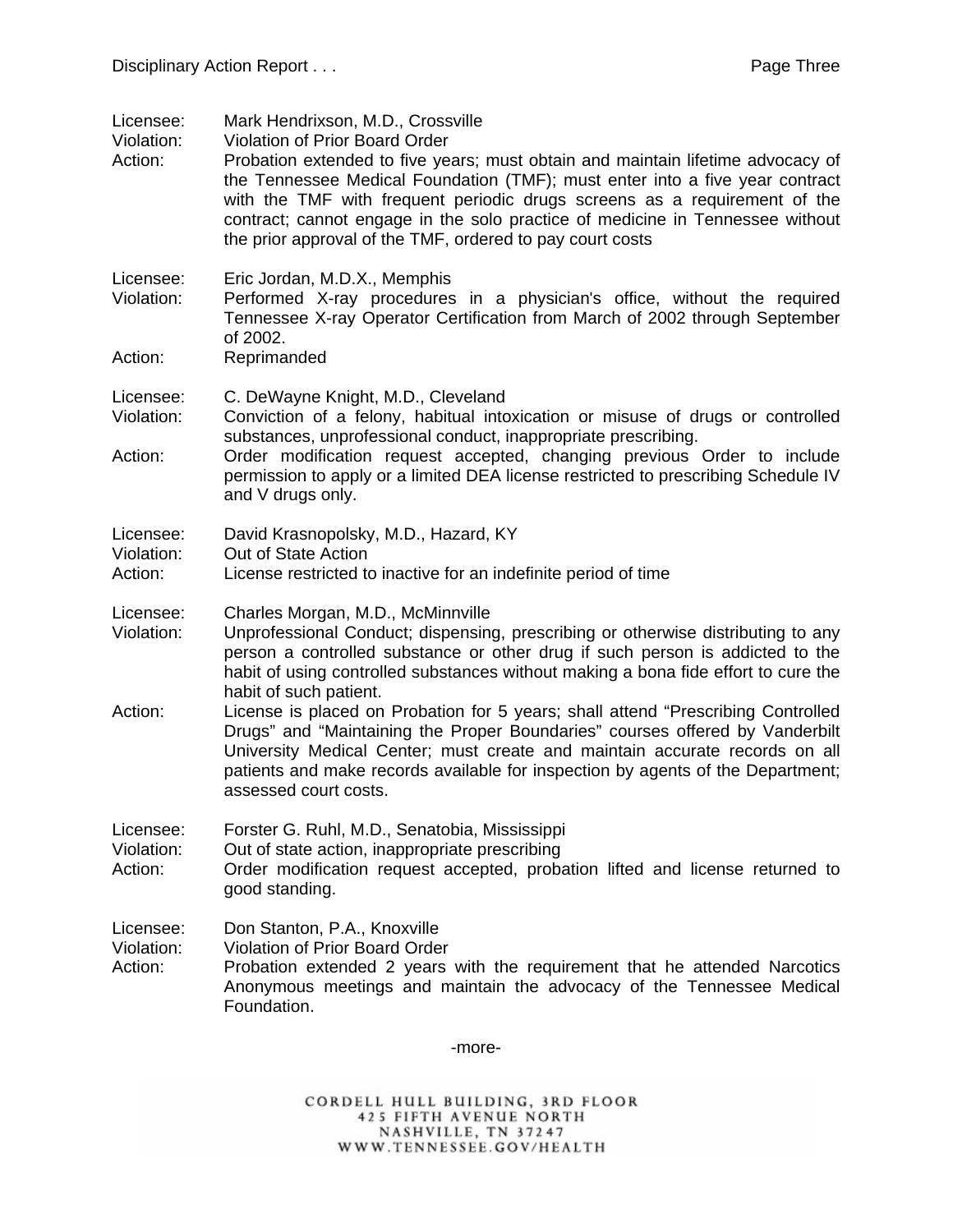Licensee: Sheran Yeates, M.D., Humboldt

- Violation: Unprofessional, dishonorable and unethical conduct; making false statements or representations, being guilty of fraud or deceit in obtaining admission to practice, or being guilty of fraud or deceit in the practice of medicine; gross malpractice, or a pattern of continued or repeated malpractice, ignorance, negligence or incompetence in the course of medical practice; habitual intoxication or personal misuse of any drugs or the use of intoxicating liquors, narcotics, controlled substances or other drugs or stimulants in such manner as to adversely affect the person's ability to practice medicine; dispensing, prescribing or otherwise distributing any controlled substance or any other drug not in the course of professional practice, or not in good faith to relieve pain and suffering, or not to cure an ailment, physical infirmity or disease, or in amounts and/or for durations not medically necessary, advisable or justified for a diagnosed condition; engaging in the practice of medicine when mentally or physically unable to safely do so.
- Action: License Summarily Suspended

## **BOARD OF NURSING**

Licensee: Tobie Allen, LPN, Columbia Violation: Is unfit or incompetent by reason of negligence, habits or other cause; is guilty of unprofessional conduct; being under the influence of alcoholic beverages or drugs which impair judgment while on duty. Action: License Revoked Licensee: Susan L. Clark, RN, Soddy Daisy Violation: Unprofessional Conduct; being under the influence of alcoholic beverages, or under the influence of drugs which impair judgment while on duty Action: License suspended until such time as she enters into a contract with the Tennessee Professional Assistance Program; thereafter to be placed on probation for three years. Licensee: Richard Decker, RN, Jonesborough Violation: Is addicted to alcohol/drugs to degree of interfering with nursing duties; guilty of unprofessional conduct; violation of rules concerning impersonating another licensed practitioner; and engaging in acts of dishonesty which relate to the practice of nursing. Action: License Revoked Licensee: Mary G. Griggs, LPN, Ripley Violation: Unprofessional Conduct; use of any intoxicating beverage or the illegal use of any narcotic or dangerous drug while on duty; being under the influence of alcoholic beverages, or under the influence of drugs which impair judgment while on duty Action: License suspended until such time as she enters into a contract with the Tennessee Professional Assistance Program; thereafter to be placed on probation for three years. -more-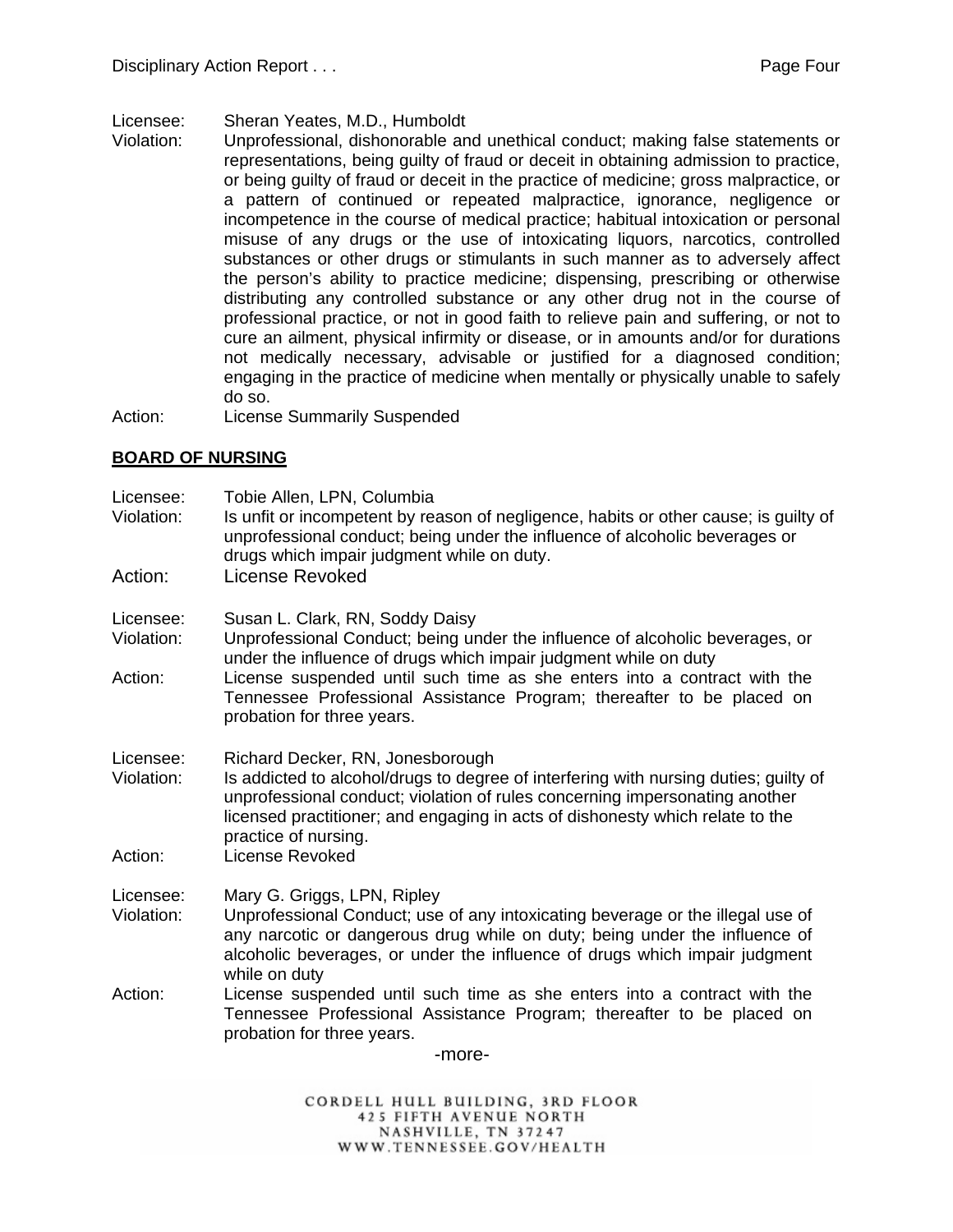| Licensee:<br>Violation:            | Robbin Kitts, RN, Jacksboro<br>Guilty of Unprofessional Conduct; Engaging in acts of dishonesty, which<br>relate to the practice of Nursing.                                                                                                                                                                                                                                                      |
|------------------------------------|---------------------------------------------------------------------------------------------------------------------------------------------------------------------------------------------------------------------------------------------------------------------------------------------------------------------------------------------------------------------------------------------------|
| Action:                            | License placed on Probation for 1 year; must complete 9 continuing<br>education hours in the area of Jurisprudence and Ethics.                                                                                                                                                                                                                                                                    |
| Licensee:<br>Violation:<br>Action: | Stephanie Rhea, LPN, Mooresburg<br>Practicing on an Expired License<br>Assessed Civil Penalties in the amount of \$1,275.00                                                                                                                                                                                                                                                                       |
| Licensee:<br>Violation:            | Melvin Spires, RN, Clarksville<br>fraud or deceit in procuring or attempting to procure a license to practice nursing;<br>unprofessional conduct; action in another state; engaging in acts of dishonesty<br>which relate to the practice of nursing.                                                                                                                                             |
| Action:                            | License Reprimanded; assessed \$1,000 in civil penalties                                                                                                                                                                                                                                                                                                                                          |
| Licensee:<br>Violation:            | Stephanie Tipton, RN, Kingsport<br>Unprofessional conduct; failure to maintain a record for each patient which<br>accurately reflects the nursing problems and interventions for the patient; making<br>false or materially incorrect, inconsistent or unintelligible entries in any patient<br>records pertaining to the obtaining, possessing or administration of any controlled<br>substance. |
| Action:                            | Certificate of Fitness to Prescribe shall be suspended for a minimum of 90 days;<br>must enroll in and successfully complete a documentation course and a<br>substance abuse recognizing chemical dependency course.                                                                                                                                                                              |
| Licensee:<br>Violation:            | Juanita Vise, LPN, Decaturville<br>Unprofessional Conduct; use of any intoxicating beverage or the illegal use of<br>any narcotic or dangerous drug while on duty; being under the influence of<br>alcoholic beverages, or under the influence of drugs which impair judgment<br>while on duty                                                                                                    |
| Action:                            | License suspended until such time as she enters into a contract with the<br>Tennessee Professional Assistance Program; thereafter to be placed on<br>probation for three years.                                                                                                                                                                                                                   |

## **BOARD OF OCCUPATIONAL THERAPY**

Licensee: Berenda Ragan, OTA, Dickson

- Violation: Unprofessional, dishonorable or unethical conduct; making false or misleading statements or representations, being guilty of fraud or deceit in obtaining admission to practice, or being guilty of fraud or deceit in the licensee's practice; making or signing in one's professional capacity any certificate that is known to be false at the time one makes or signs such certificate.
- Action: License placed on Probation for one year, must submit supervisory reports every six months, and must undergo evaluation by Tennessee Professional Assistance Program.

-more-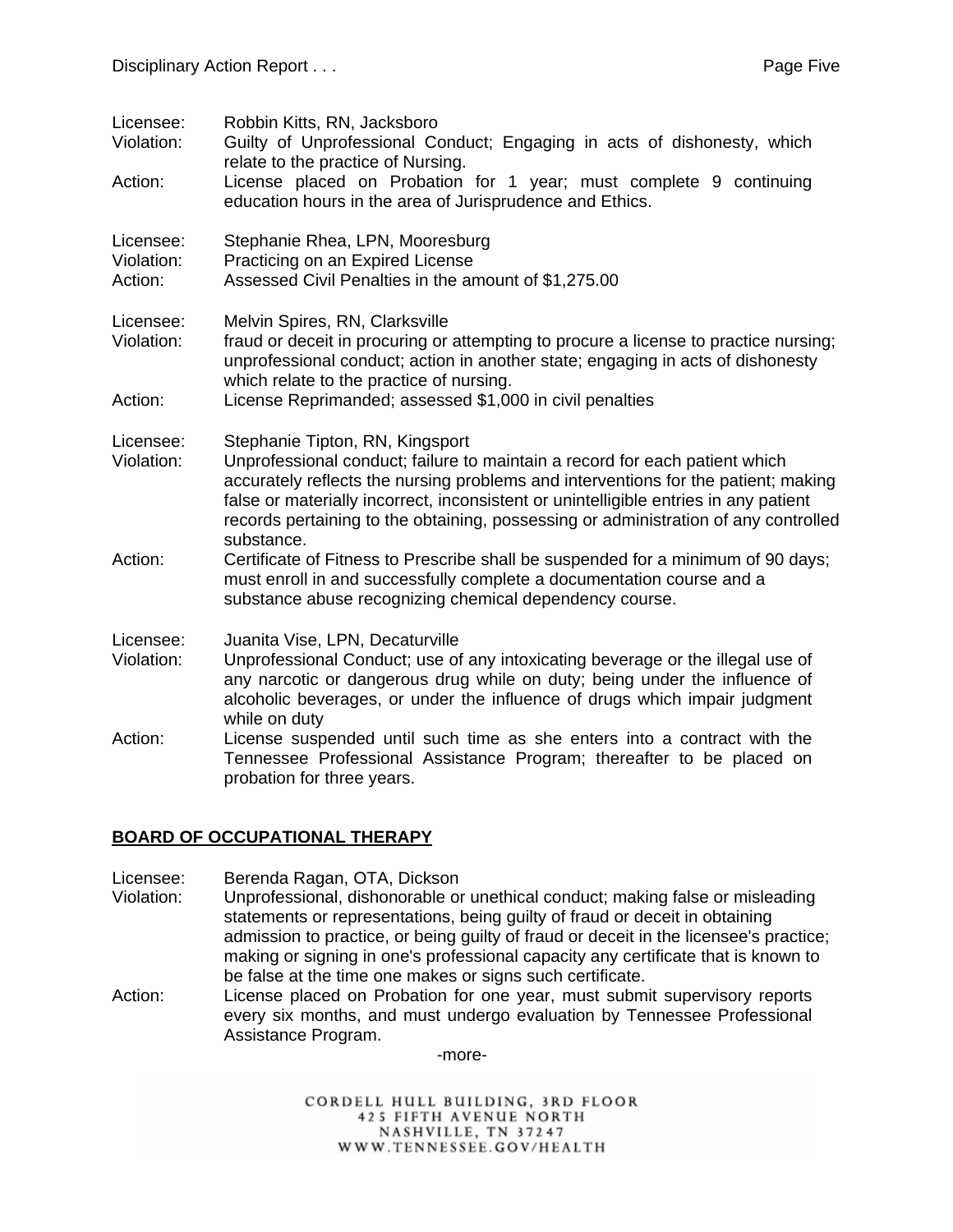#### **BOARD OF VETERINARY MEDICAL EXAMINERS**

Licensee: Mark Roberts, DVM, Readyville

Violation: Felony conviction

Action: License suspended until such time as appeals have been exhausted or until the respondent requests a hearing.

#### **BOARD OF SOCIAL WORKERS CERTIFICATION AND LICENSURE**

| Licensee:  | Barbara Henegar-Roy, LCSW, Memphis                                                  |
|------------|-------------------------------------------------------------------------------------|
| Violation: | <b>Unprofessional Conduct</b>                                                       |
| Action:    | License placed on Probation for two years; must acquire 12 hours of continuing      |
|            | education in the area of Ethics and Boundaries.                                     |
| Licensee:  | Rebecca MacLeod, LCSW, Green Bay, WI                                                |
| Violation: | Unprofessional or unethical conduct; conduct reflecting unfavorably upon the        |
|            | profession of social work; addiction to the habitual use of intoxicating liquors,   |
|            | narcotics or other stimulants to such an extent as to incapacitate the applicant or |
|            | holder from the performance of one's professional obligations and duties.           |
| Action:    | Agreed Order to self-report prior substance abuse and a prior marital relationship  |
|            | with a former client to the Wisconsin Board of Social Work.                         |

#### **MAY 2004 ABUSE REGISTRY PLACEMENTS**

| Individual:<br>Violation:<br>Action: | Briley Jaska, CNA, Westmoreland<br>Physical and Verbal Abuse while working in a licensed or certified facility<br><b>CNA Certification Revoked</b><br>Placed on State Abuse Registry |
|--------------------------------------|--------------------------------------------------------------------------------------------------------------------------------------------------------------------------------------|
| Individual:<br>Violation:<br>Action: | Dana Hardin, CNA, Lebanon<br>Physical Abuse while working in a licensed or certified facility<br><b>CNA Certification Revoked</b><br>Placed on State Abuse Registry                  |
| Individual:<br>Violation:<br>Action: | Alicia Mercado, CNA, Clarksville<br>Physical Abuse while working in a licensed or certified facility<br><b>CNA Certification Revoked</b><br>Placed on State Abuse Registry           |
| Individual:<br>Violation:<br>Action: | Linda Joyce, CNA, Hermitage<br>Verbal Abuse while working in a licensed or certified facility<br><b>CNA Certification Revoked</b><br>Placed on State Abuse Registry                  |

-more-